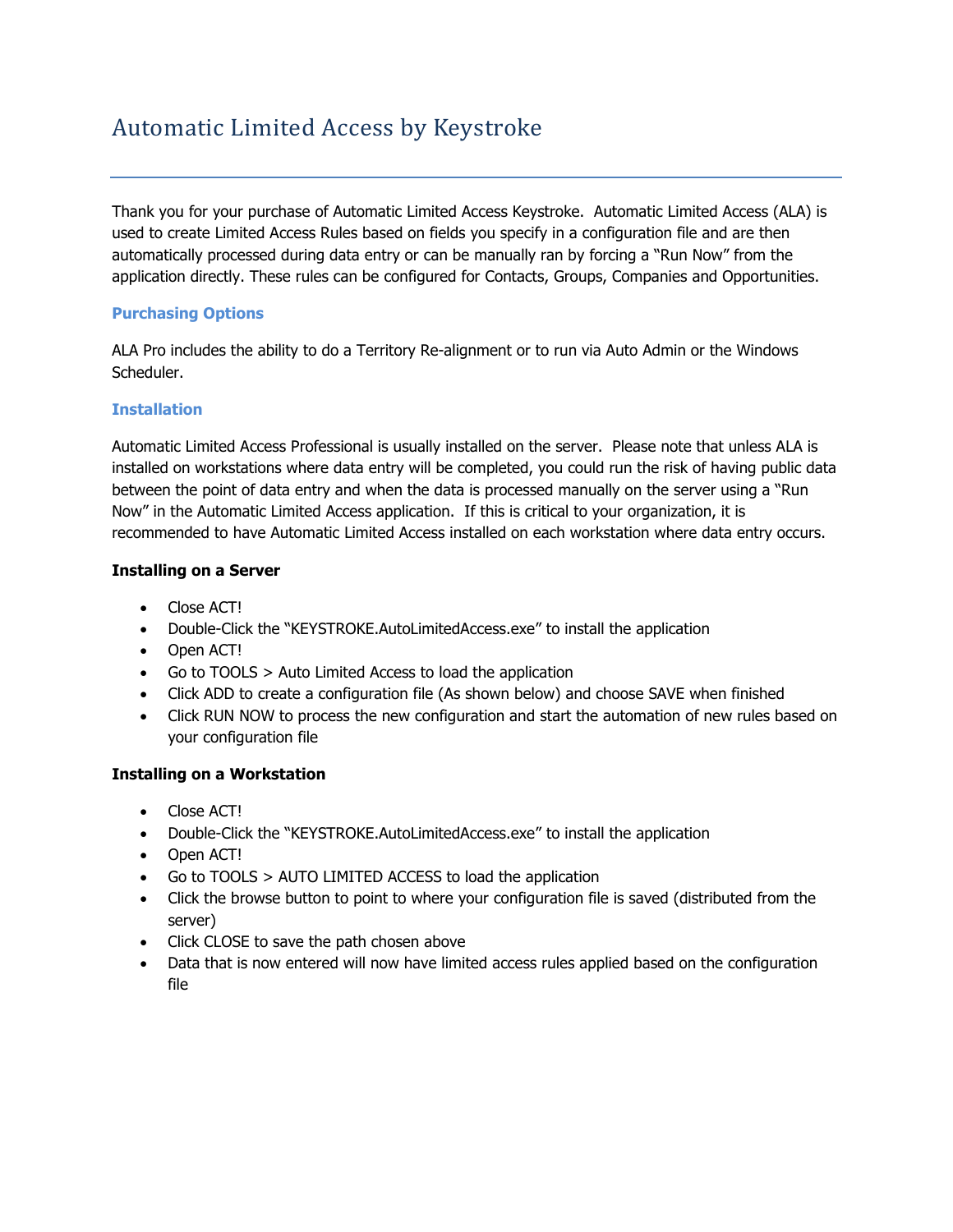### **Configuration Files**

Automatic Limited Access will create limited access based on the queries you create in the application interface. You can add as few or as many criteria as you would like for Automatic Limited Access to process and apply your access rules. To get started creating access rules, see the screenshots below.

1. Open ALA from the Tools menu and set the path to store the configuration files.



2. Click the "Add" button to open the configuration screen to choose your criteria

| Add  |        |  |
|------|--------|--|
|      |        |  |
| Edit |        |  |
|      |        |  |
|      | Remove |  |

- 3. Choose the criteria that will be used to process your limited access rule. You have the following options to choose from during this step: (See example screen shot below)
	- a. **Type:** Contact, Company, Group or Opportunity.
	- b. **Field to use:** ACT! Field that will be monitored to trigger the access rules
	- c. **Operators:** Query operators (Contains, Ends With, Starts With and Equal To)
	- d. **Value:** Enter what field value will trigger the access rule to apply
	- e. **Users:** Choose to include which Users will be assigned access
	- f. **Teams:** Choose to include which Teams will be assigned access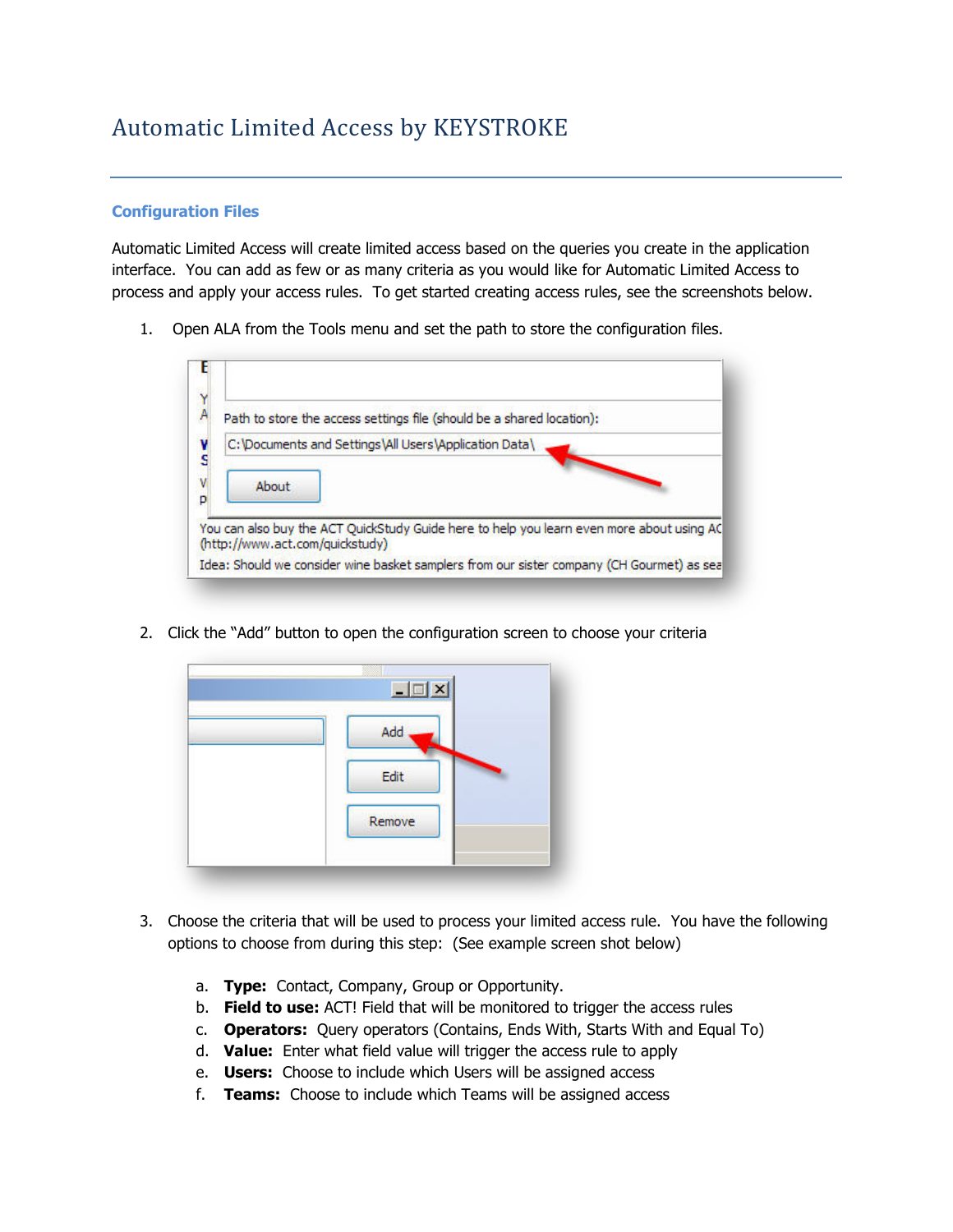### **Configuration Files (Continued)**

Here is an example of a configuration that sets access to the User of "Chris Huffman" and the Teams of "Sales", "USA" and "Managers" if the City field is equal to "Springfield" upon data entry:

| Access Item for Database: ACT11Demo |                                           |                                         |                         |
|-------------------------------------|-------------------------------------------|-----------------------------------------|-------------------------|
| 1. Select the field type to use:    | 5. Select your Users:<br>$ v $ $\times$   | 6. Select your Teams:<br>$ v $ $\times$ |                         |
| Contact C Company C Group           | Allison Mikola                            | Administration                          | Clear All               |
|                                     | <b>Betty Browser</b>                      | Europe                                  |                         |
| 2. Select the field to use:         | Chris Huffman                             | <b>Sales</b>                            |                         |
| $\vert \vee \vert$<br>City          | <b>Ernst Anderson</b>                     | <b>USA</b>                              |                         |
|                                     | <b>Fred Fenderline</b>                    | Managers                                |                         |
| 3. Select your Operator             | Jonathan Sommer                           |                                         |                         |
| ☑<br>Equal To                       | <b>Juliette Rosseux</b><br>Melissa Pearce |                                         |                         |
| 4. Enter the value to check:        | Sarah Whiting                             |                                         | <b>Update</b><br>Cancel |
| Springfield                         |                                           |                                         |                         |

## **Distributing and Sharing Configuration Files**

You can distribute your configuration files to other PC's that have Automatic Limited Access installed. This is ideal in a synchronization environment where a remote database is being used. This will ensure that when a workstation enters data, it will have the access rules automatically applied at the time the data is entered. In a networked database environment, you DO NOT have to copy the configuration files separately to the workstation. It can just use the common one that is shared. (See below)

#### **Distributing the configuration file manually to another PC**

- 1. Install Automatic Limited Access on both the Server and the Workstation
- 2. Create all the desired rules on the server or pc that is hosting the ACT! database
- 3. Browse to where the configuration files are saved (See Above)
- 4. Copy this file to the target PC (Shared folder, email the file, etc.)
- 5. Place the file into the folder that is selected for saved configuration files (See Above)
- 6. Open ACT! and Automatic Limited Access will begin using the rules that were set in the saved file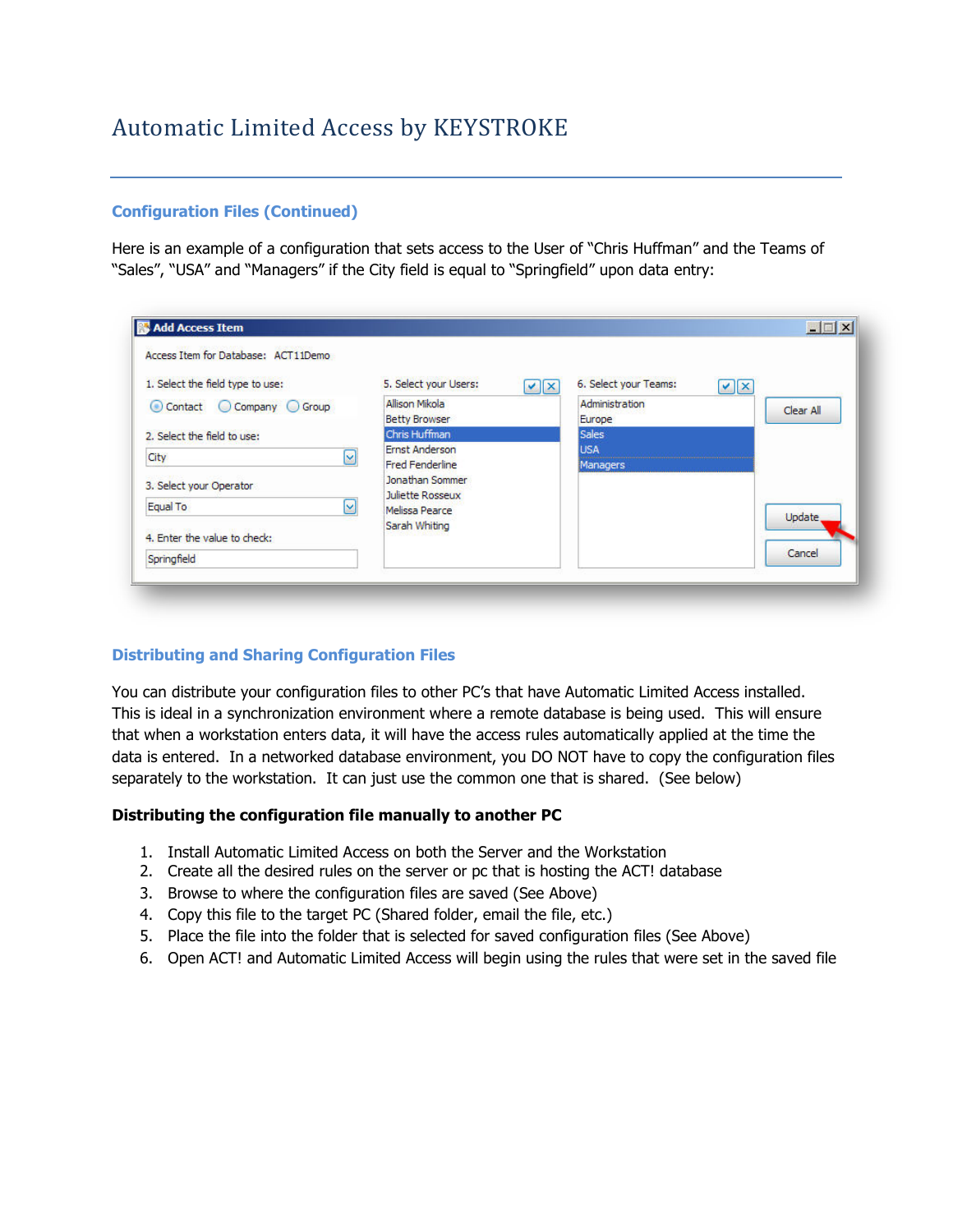## **Distributing and Sharing Configuration Files (Continued)**

#### **Sharing a Configuration File in a Networked Database Environment**

- 1. Install Automatic Limited Access on both the Server and the Workstation
- 2. Create the desired rules while in the target database on the server or the workstation
- 3. Ensure you have set your folder for saved configurations to point to the Database Supplemental Files folder and placed it in one of the folders. (Queries folder is recommended)
- 4. On the workstation, open ALA and set the path for the configuration files to the desired folder from step 2 above
- 5. ALA will now start using the configuration file that is shared, and limited access rules will be applied

### **Distributing and Sharing Configuration Files in a Sync Environment**

- 1. Install Automatic Limited Access on both the Server and the Workstation
- 2. Create all the desired rules on the server or PC that is hosting the ACT! database
- 3. Ensure you have set your folder for saved configurations to point to the Database Supplemental Files folder and place it in one of the folders. (Queries folder is recommended)
- 4. From the workstation where the RDB resides, initiate a sync and the configuration file will be automatically transferred to the queries folder on the workstation.
- 5. Open ACT! and Auto Limited Access will begin using the limited access rules

**IMPORTANT!** When distributing a configuration file in a sync environment, you MUST first open the configuration file manually using a tool such as Excel to add the remote database names to the configuration file before syncing the configuration file out. Failure to do this step will result in the no automatic limited access rules being applied at the Workstation. (See the section below on making these required changes)

**NOTE!** You will need Microsoft Excel to make the needed changes to the configuration files as noted above.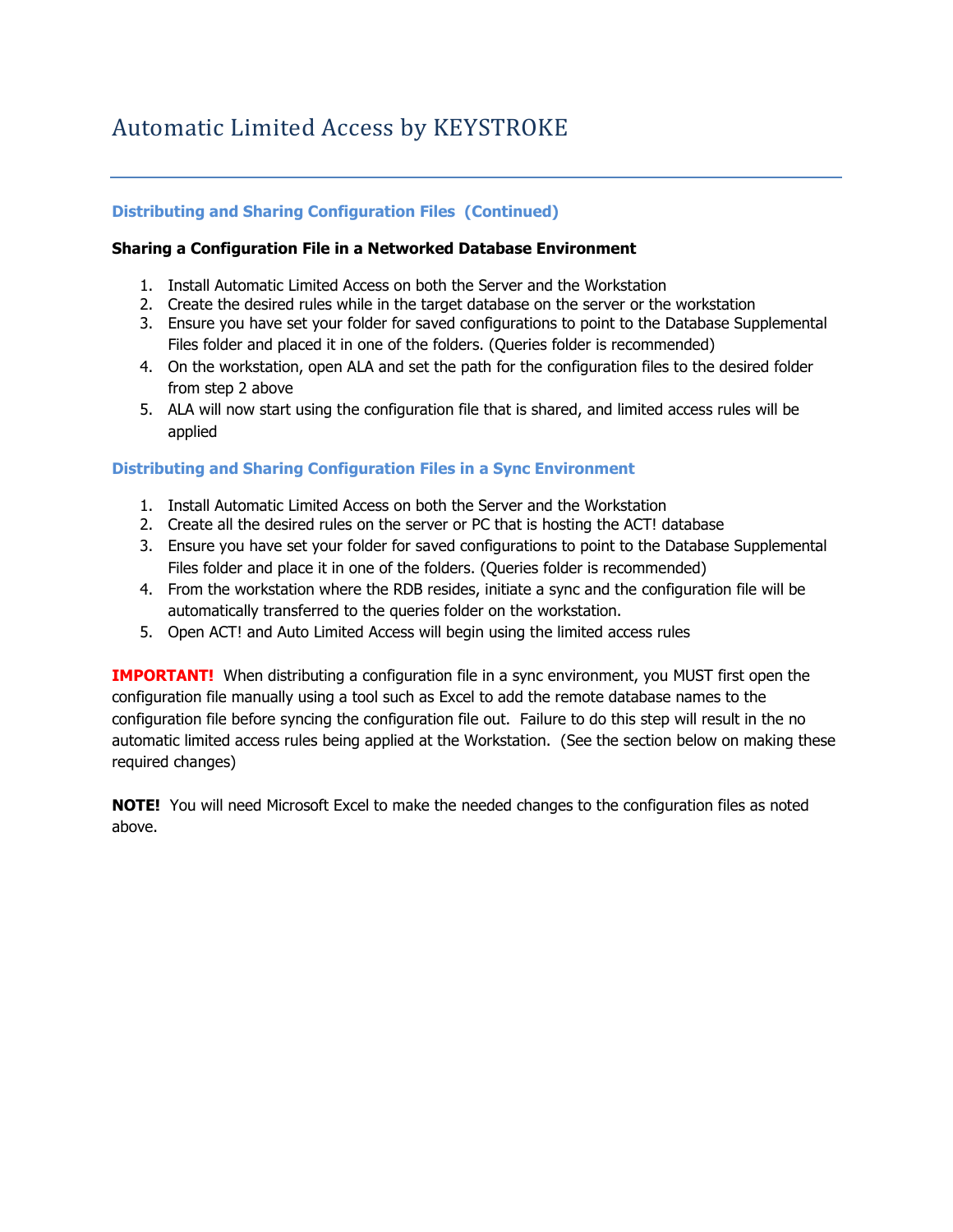### **Distributing and Sharing Configuration Files in a Sync Environment (Continued)**

### **Modifying the Configuration File Manually to Include Remote Databases**

- 1. Browse to the location you have chosen to save configuration files to
- 2. Open the "KEYSTROKE\_ALA" file using Microsoft Excel
- 3. Select all the rows that have the Parent database name in Column A
- 4. Right click and choose "Copy" and go to the next empty row and choose "Paste"
- 5. Change Column A for the pasted rows to represent the RDB database name you used
- 6. Save the file and exit Excel (Making sure NOT to change the format or type)
- 7. Distribute the configuration file accordingly using the steps above that meets your situation

Here is an example of the configuration file opened in excel after making the changes mentioned above. In the situation below I have a remote database name of "RDB Name" and you will see where I copied rows 2 and 3 to rows 4 and 5 then renamed the database name as noted above to my remote database name of "RDB Name". You would need to do this for every remote database name your database has. The easiest place to find this is in ACT! under TOOLS > SYNCHONRONIZATION PANEL, then choose the "Manage Database" option. Under the "Name" column you will see your RDB's and their respective name being used.

|   | А                          | B            | c                  | D                  | E     |                              |
|---|----------------------------|--------------|--------------------|--------------------|-------|------------------------------|
|   | Database                   | <b>Table</b> | Fieldname Operator |                    | Value | <b>Users</b>                 |
| 2 | ACT11Demo Contact City     |              |                    | <b>Equal To</b>    |       | Springfield 086273c0-12cf-44 |
| 3 | ACT11Demo Contact ZIP Code |              |                    | <b>Starts With</b> |       | 97 fd540a2d-a131-41          |
| 4 | RDB Name Contact City      |              |                    | <b>Equal To</b>    |       | Springfield 086273c0-12cf-44 |
| 5 | RDB Name Contact ZIP Code  |              |                    | <b>Starts With</b> |       | 97 fd540a2d-a131-41          |
| 6 |                            |              |                    |                    |       |                              |
| 7 |                            |              |                    |                    |       |                              |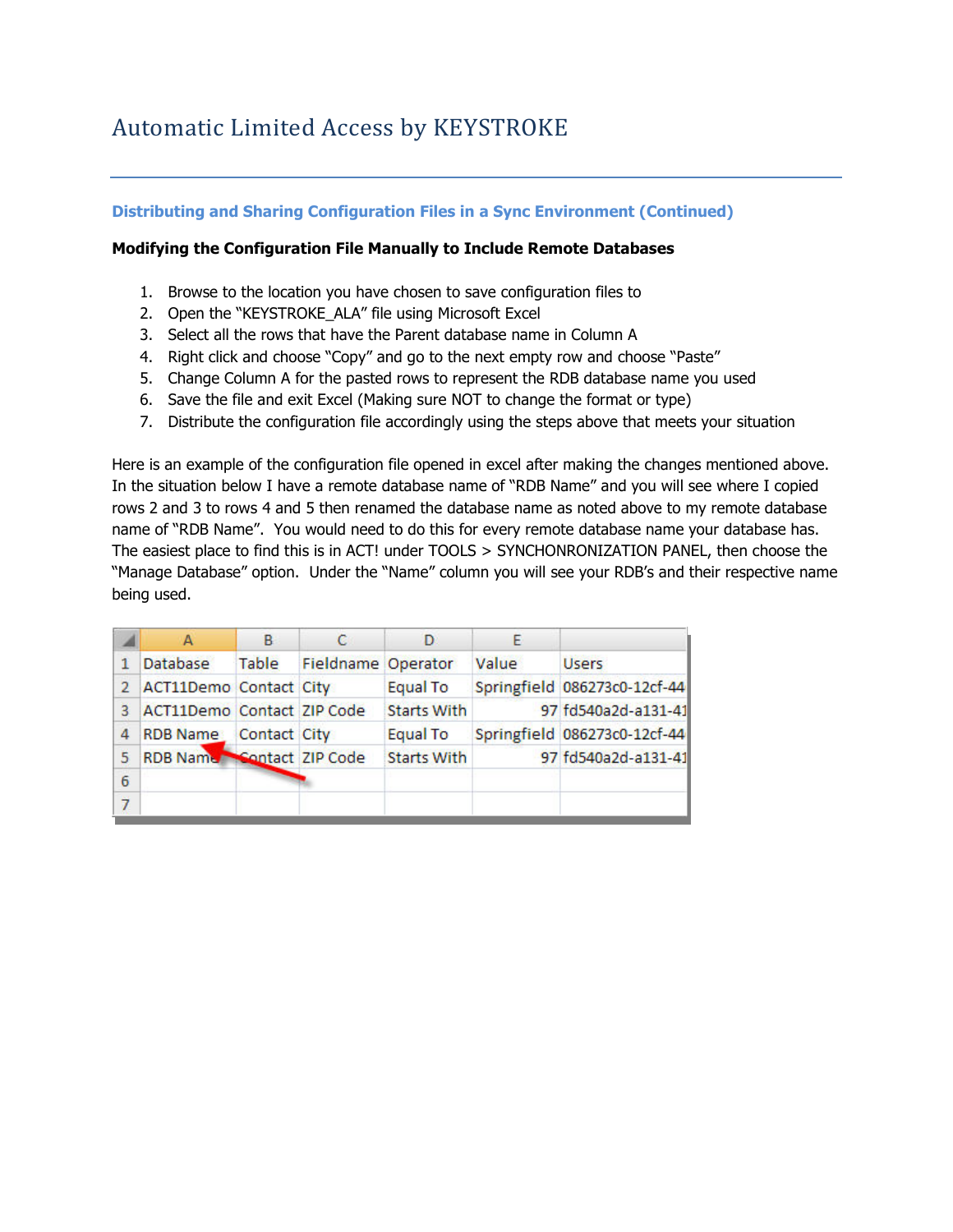### **Manually Processing Rules Created in Automatic Limited Access**

It is required the first time you create a set of rules that you run them using the "Run Now" button to initiate the monitoring of data entry for automatic rules processing. You can also initiate a "Run Now" anytime data has been entered by alternative means such an Import, or by Workstations that may not have Automatic Limited Access installed. To initiate a "Run Now" you can follow these steps:

- 1. Go to TOOLS > AUTO LIMITED ACCESS to load the application
- 2. Click the "Run Now" button
- 3. Select the desired options that will apply to the rules as they are run (Screenshot Below)

| <b>Run Now</b>                                                |  |
|---------------------------------------------------------------|--|
| 1. Select the entity type to process<br>Contact Company Group |  |
| 2. Select the desired lookup.                                 |  |
| All Contacts<br>Current Lookup                                |  |
| 3. Select to create a log file                                |  |
| Create a log file?                                            |  |
| 4. Click Run Now to being updating                            |  |
| <b>Run Now</b>                                                |  |
| Ready                                                         |  |
| Close                                                         |  |
|                                                               |  |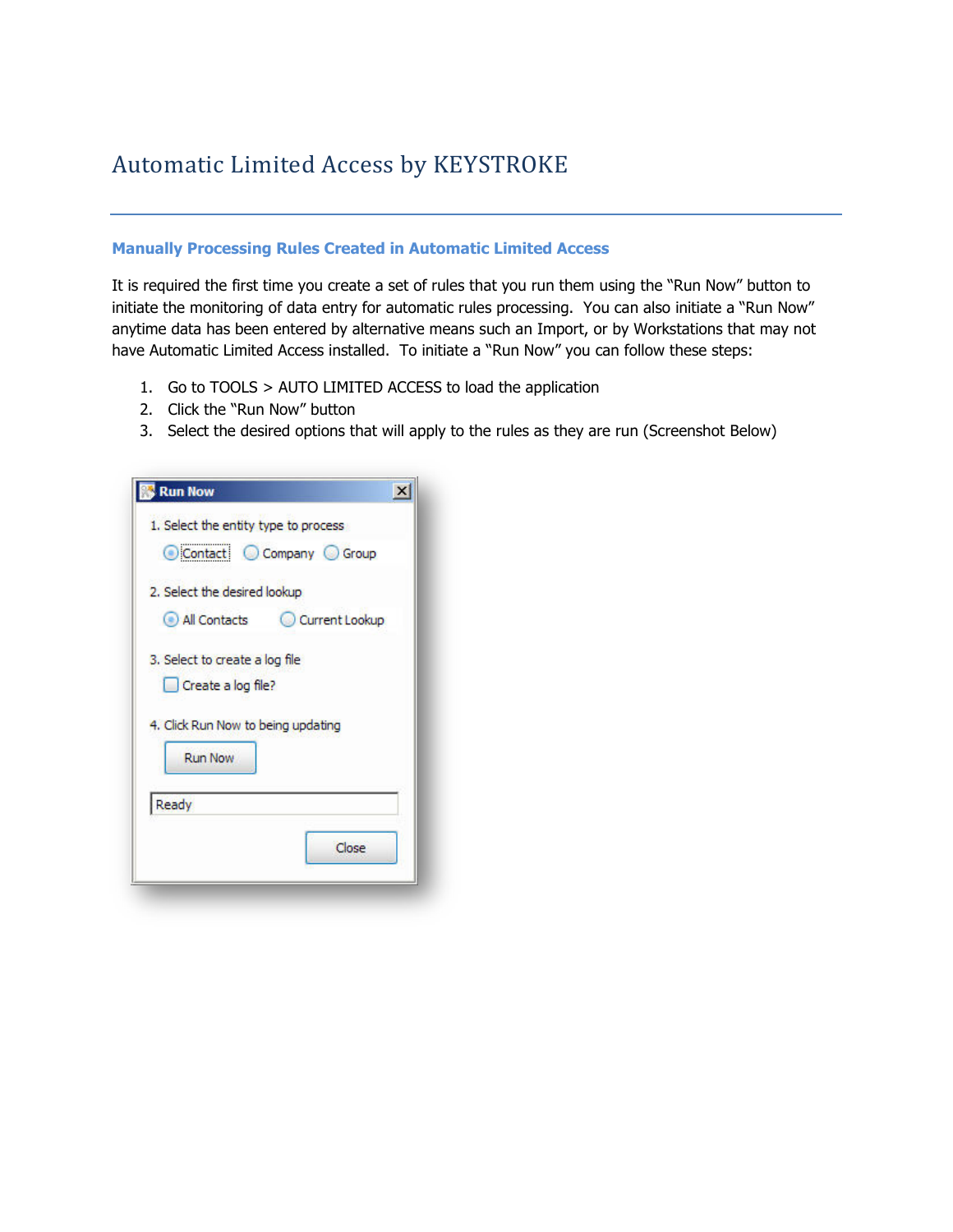### **Auto Limited Access Professional Features**

#### **Territory Re-alignment**

Territory re-alignment will remove all existing users and team accessors from your contact, company or group records. This differs from the normal automatic limited access process of adding users or teams to already existing access lists.

To perform territory re-alignment you must have a Professional license key. Once you have registered with the professional license key you will now have the "Professional Options" box on the "Run Now" screen. See the example below. To process a Territory Re-alignment you simply must check the box prior to running your database rules. NOTE! It is strongly recommended to have an ACT! backup prior to using this option.

|                                                                                                                                                                                                                                       | Add    |
|---------------------------------------------------------------------------------------------------------------------------------------------------------------------------------------------------------------------------------------|--------|
| Professional Options<br>Perform Territory Realignment                                                                                                                                                                                 | Edi    |
| Territory Reclignment will remove all existing user and team accessors<br>from your contact, company or group records. This differs from the<br>normal Auto Limited Access process of adding users or teams to your<br>existing list. | Remove |
| Please use caution when using this option.                                                                                                                                                                                            |        |
|                                                                                                                                                                                                                                       |        |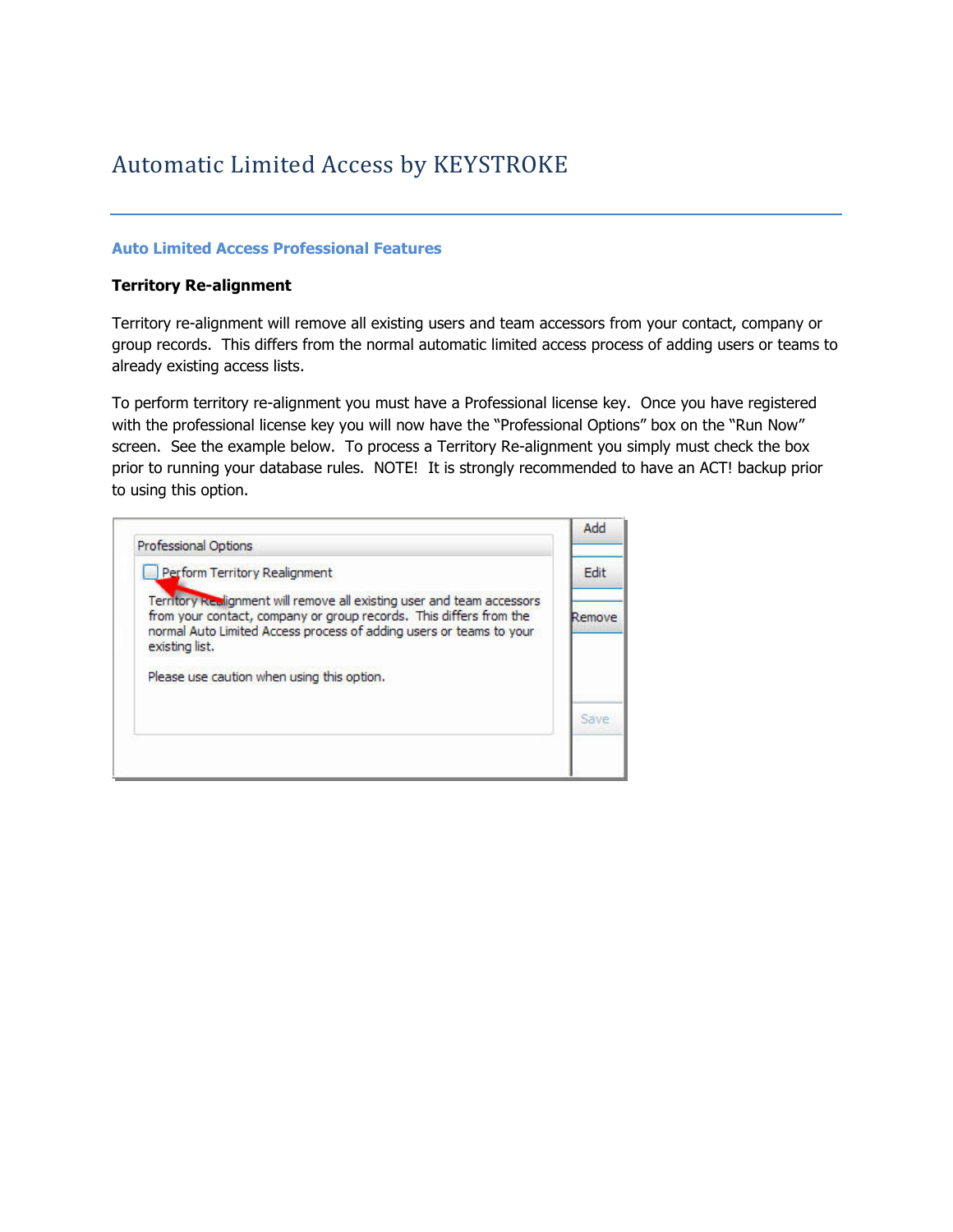## **Auto Limited Access Professional Features (Continued)**

#### **Command Line Processing**

Command-line processing allows you to run Auto Limited Access from outside ACT! to process your rules for territory re-alignments or just periodic updates without having to be inside the ACT! application. This also allows you to setup the command line to run unattended using either AutoAdmin or Windows Task Scheduler. For a list of option command-line switches that can be used see the list below.

Command Line Parameters \*\*\*\*\*\*\*\*\*\*\*\*\*\*\*\*\*\*\*\*\*\*\*\*\*\*\*\*\*\*

The standalone executable, AutoLimitedAccess.exe accepts the following command lines:

/D:<database pad file> /U:<Username> /P:<password> /E:<entity type> Contact, Group or Company /R:<true/false for Territory Realignment> **IMPORTANT!** Must be licensed for the professional version /L:<true/false to create a log>

Here is an example of the way the command line would look to process a database with the switches and shown above:

C:\Program Files\KEYSTROKE\AutoLimitedAcces\AutoLimitedAccess.exe /D:"C:\act\my database.pad" /U:"Chris Huffman" /P:"my password" /E:Contact /R:true /L:true

**NOTE:** You must put quotes around your parameters, as shown above, if your parameter contains a space.